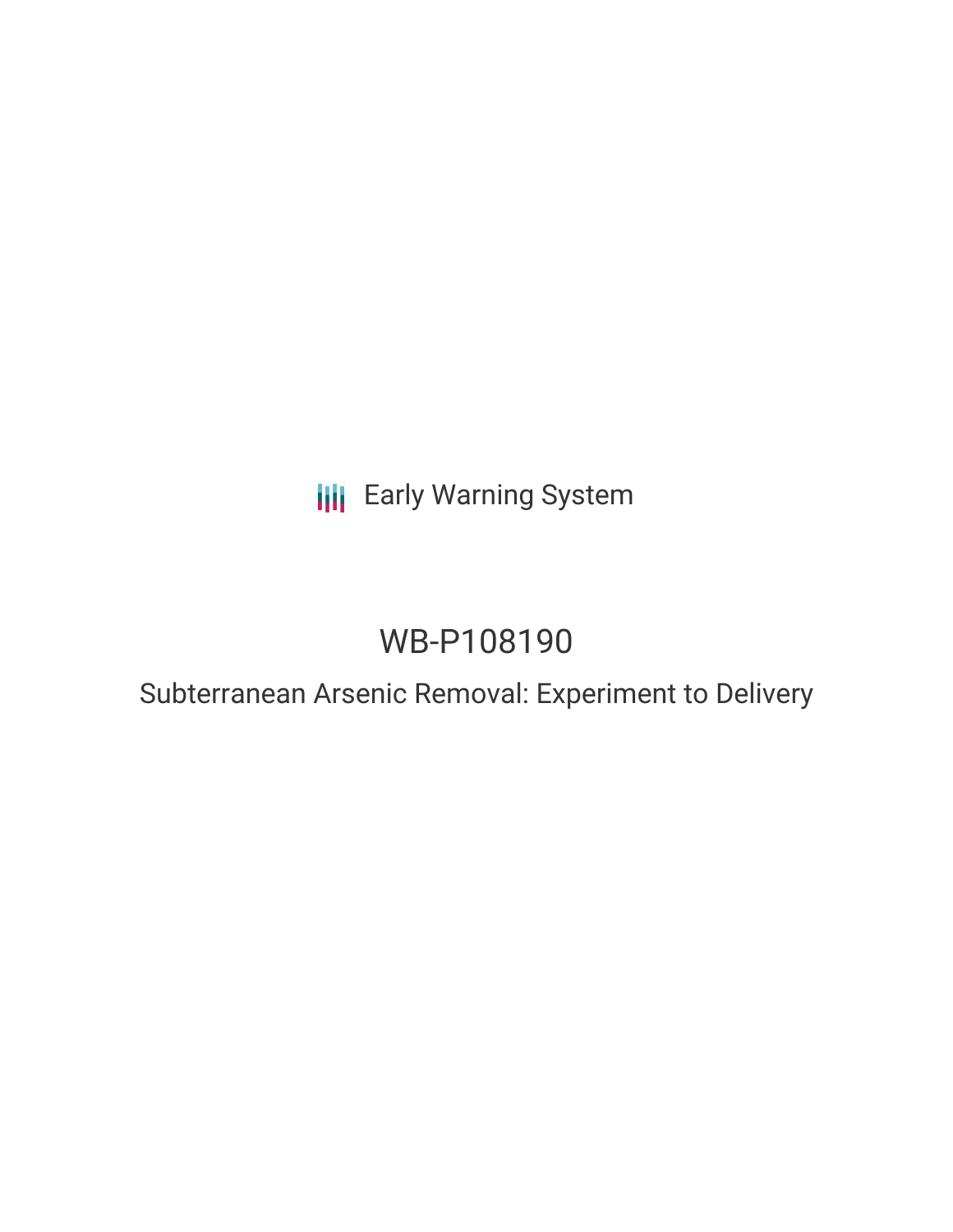

#### **Quick Facts**

| <b>Countries</b>              | India                          |
|-------------------------------|--------------------------------|
| <b>Financial Institutions</b> | World Bank (WB)                |
| <b>Status</b>                 | Proposed                       |
| <b>Bank Risk Rating</b>       |                                |
| <b>Borrower</b>               | Government of India            |
| <b>Sectors</b>                | <b>Climate and Environment</b> |
| <b>Investment Type(s)</b>     | Grant                          |
| <b>Grant Amount (USD)</b>     | $$0.20$ million                |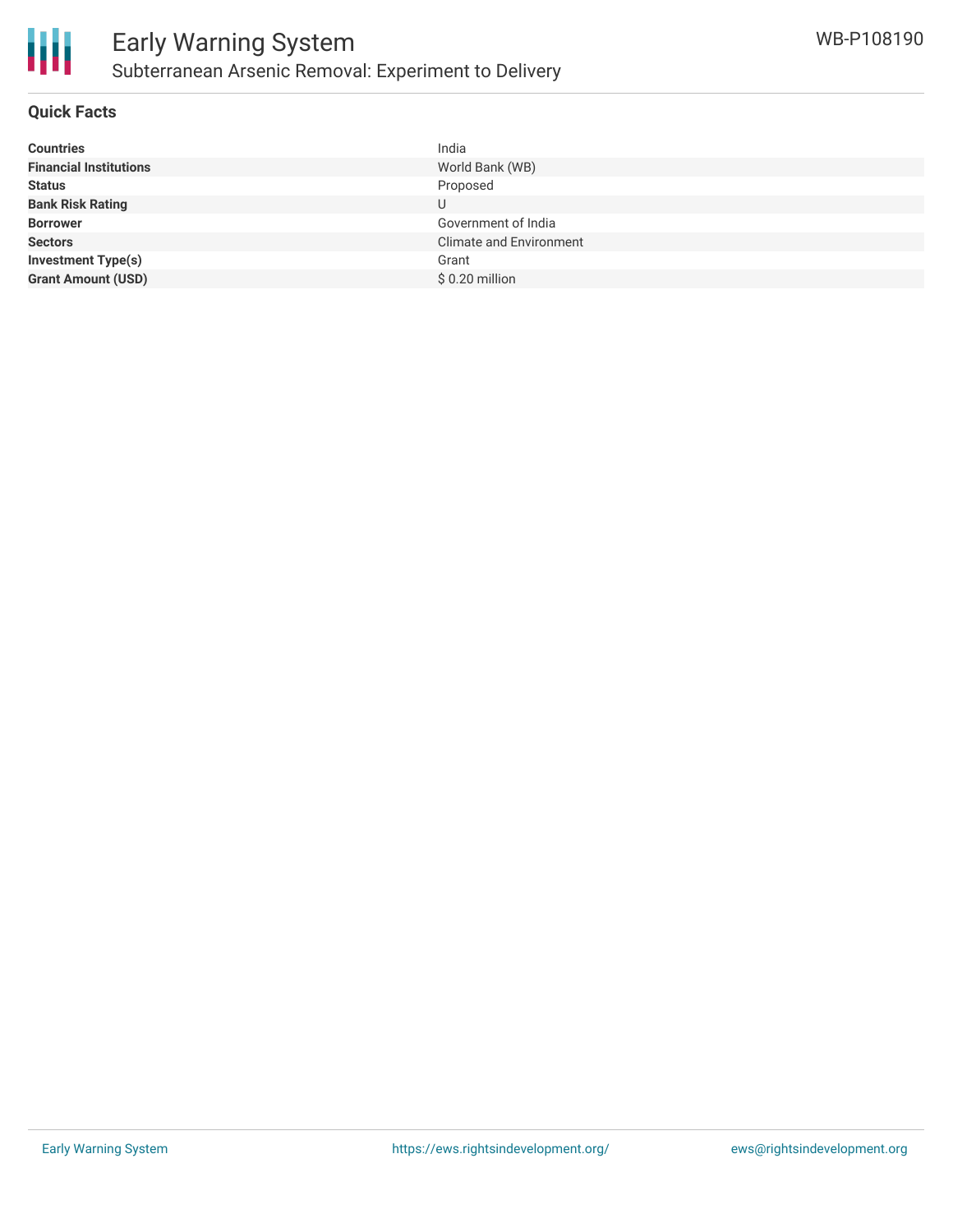

#### **Project Description**

\*No description in the bank website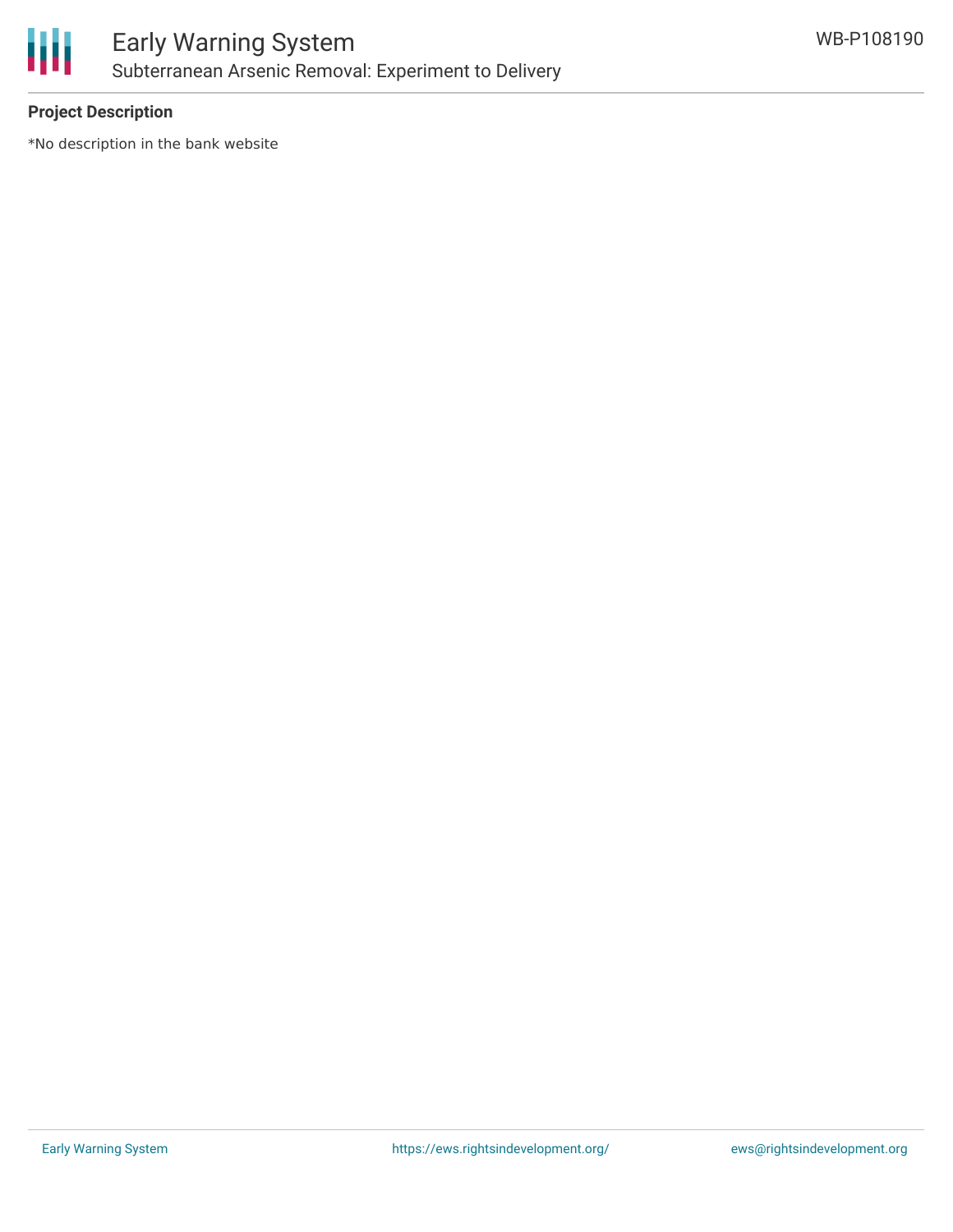

#### **Investment Description**

World Bank (WB)